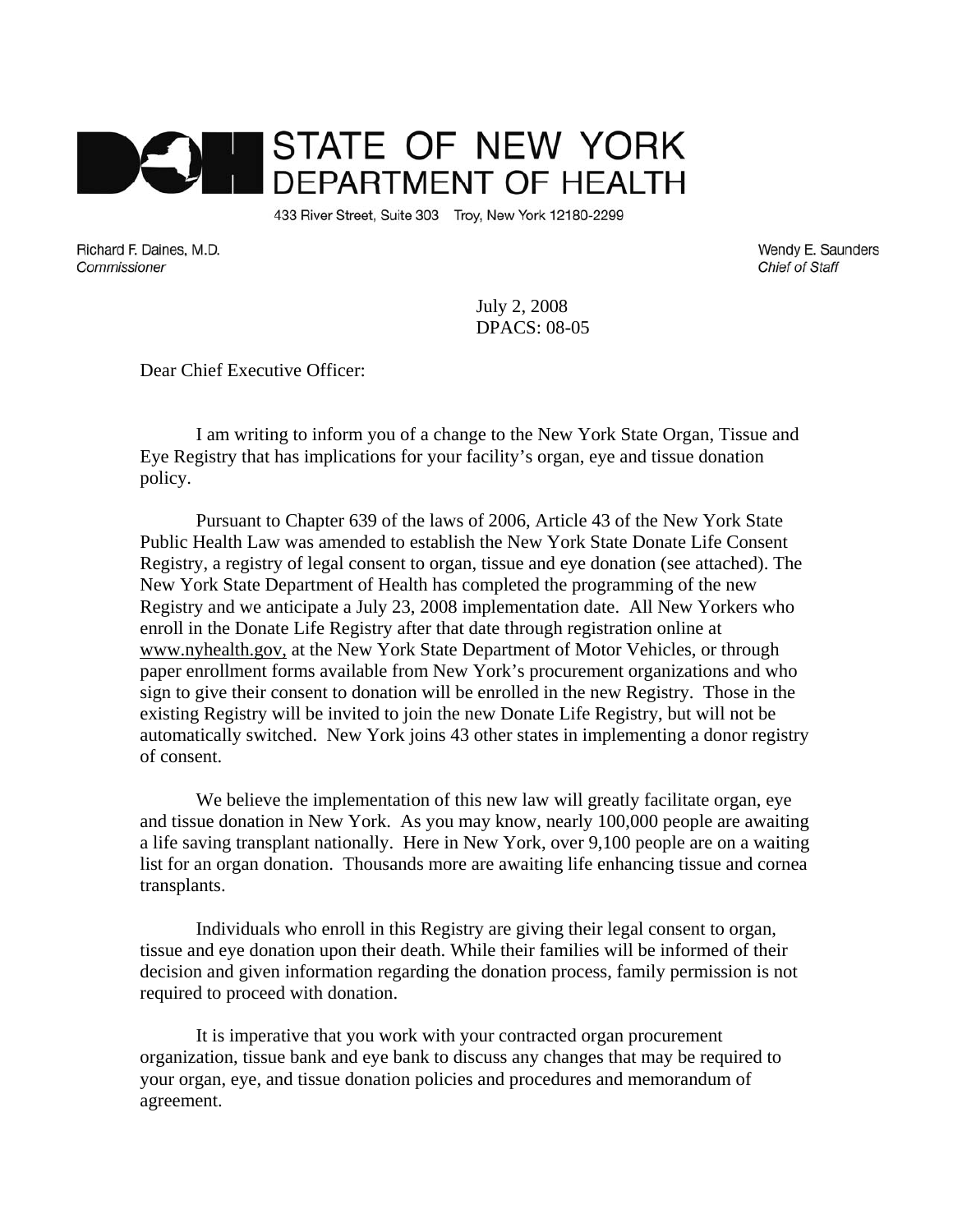Please also share this communication with other staff of your facility with purview over organ, eye, and tissue donation. If you have any questions, please call Kim Valente at 518-402-1038 or by email at kav02@health.state.ny.us.

Sincerely,

Martin Conroy, Director Division of Acute and Primary Care Services